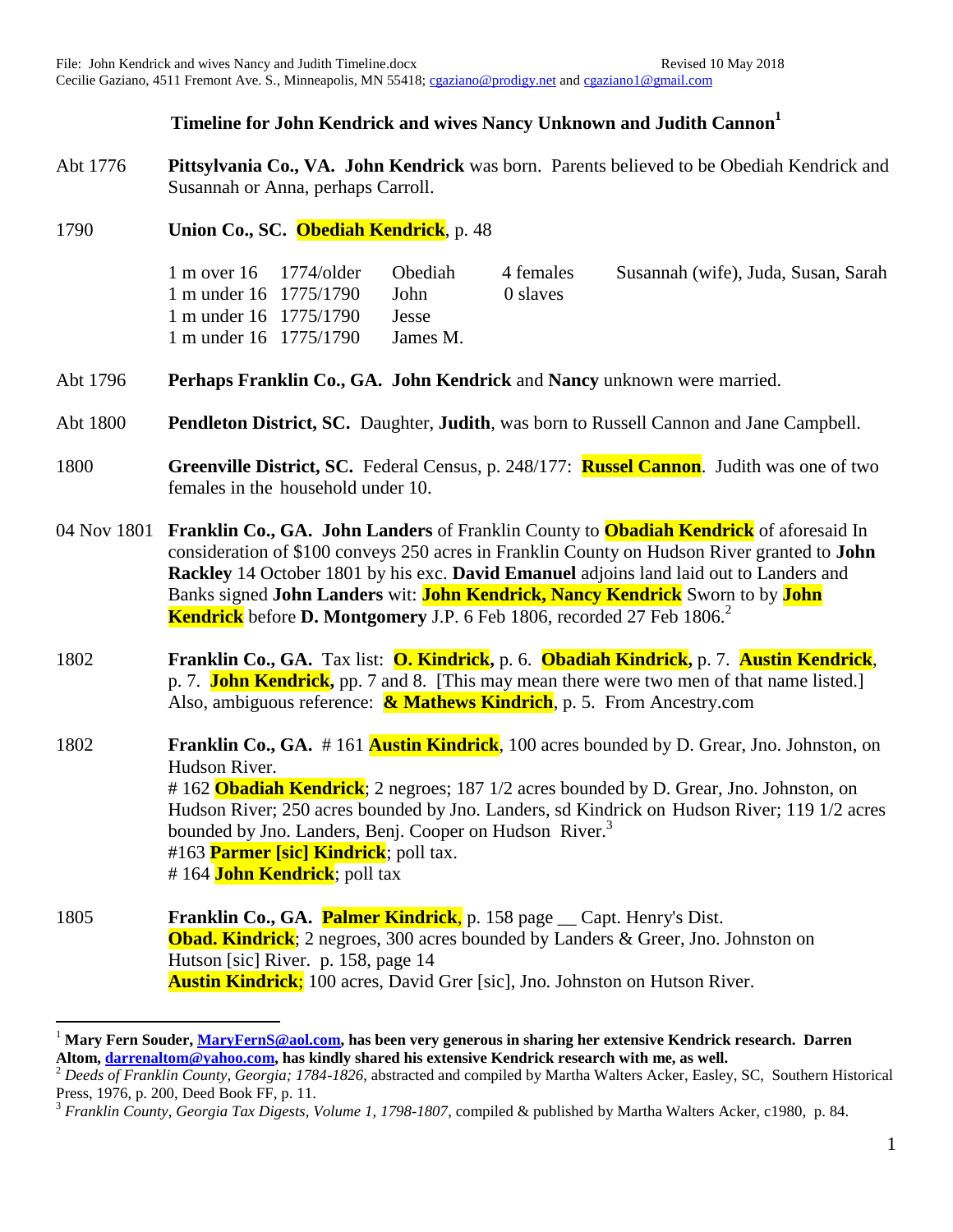**John Kindrick**; 100 acres, J... Landers, **Ob'd Kindricks** on Hutson River. p. 159

- 07 Feb 1806 **Franklin Co., GA. Abel Kendrick** of Franklin County to **Cornelius Cooper, Benjamin Cooper** and **Mathew Allen** all of the same. In consideration of \$1000, conveys 198 1/2 acres in Franklin County on Hudson River including a place called the Silver Shoal adjoining **John Kendrick**, **William Denman**, and land laid out for **Ralph Banks** and **Andrew Cornelius** being part of land granted to **John Landers** by **David Emanuel**, president of the Senate of Georgia on 14 October 1801 and afterwards all included in a survey made of **Obadiah Kendrick** WIT: **John Collins** and **James Denman** sworn to by **Collins** before **James Terrell** J.P. 11 Feb 1806. Recorded 13 Feb 1806.
- 1808 **Franklin Co., GA. Ann Kendrick** was on the tax list, p. 42 **John Kendrick**, p. 42. **Wistin [Austin?] Kindrick**, p. 46. **Palmar Kindrick**, p. 45.
- 26 July 1809 **Franklin Co., GA. John Kendrick** of Jackson County Georgia to **James Butler Jr**. of Franklin County \$330 conveyed 110 acres on Hudson River adjoins **Benjamin Cooper, Austin Kendrick, George Keeton.** Wit: **Austin Kendrick, John Parrish**. Sworn to by Parrish before Jno. Collins, J.P. Deed dated recorded 30 October 1810.<sup>4</sup> In 1800-1810 Jackson Co., GA, and Franklin Co. GA, adjoined.

| 1809 | <b>Jackson County, Georgia, Property Tax Digests</b> |                         |
|------|------------------------------------------------------|-------------------------|
|      | Name                                                 | <b>District</b>         |
|      | <b>Abel Kendrick</b>                                 | Captain Stephen Reed    |
|      | <b>Abel Kendrick</b>                                 | Captain Stephen Reed    |
|      | <b>John Kendrick</b>                                 | Captain Stephen Reed    |
|      | <b>William Kendrick</b>                              | Captain Stephen Reed    |
|      | <b>John Kindrick</b>                                 | Captain William Murdock |

 $\overline{a}$ 

- 1810 **Pendleton District, SC.** Federal Census, p. 145A: **Russel Cannon**. Judith was one of two females in the household aged 10 to 15.
- Bef 1820 **Perhaps Lawrence Co., TN. Nancy**, wife of **John Kendrick**, died.
- Bef 1820 **Unknown location. John Kendrick** married **Judith Cannon**. Judith was not in Russell Cannon's household in the 1820 Federal Census, so it appears that she married before then. Her sister, Harriet, who was about the same age, possibly her twin, married about 1801.
- Abt 1820 **Lawrence Co., TN.** Son, **Russell Carroll Cannon**, was born. There are two other males born between 1820 and 1825 in the 1830 Federal Census of Lawrence Co., TN, in the household of **Judith Kendrick**. These are assumed to be sons of John Kendrick and Judith Cannon, also, but their names are not known.
- 1820 **Lawrence Co., TN.** Federal Census for **Mr. Obediah Kendrick**, 1 male and 1 female 45 years old or older (born 1775 or earler). Slaves: m:  $3 < 14$ ; 1 26-45; f: 1 < 14; 1 26-45, p. 191.<sup>5</sup>

<sup>4</sup> *Deeds of Franklin County, Georgia; 1784-1826*, abstracted and compiled by Martha Walters Acker, Easley, SC, Southern Historical Press, 1976, p. 270, Deed Book T, p. 89.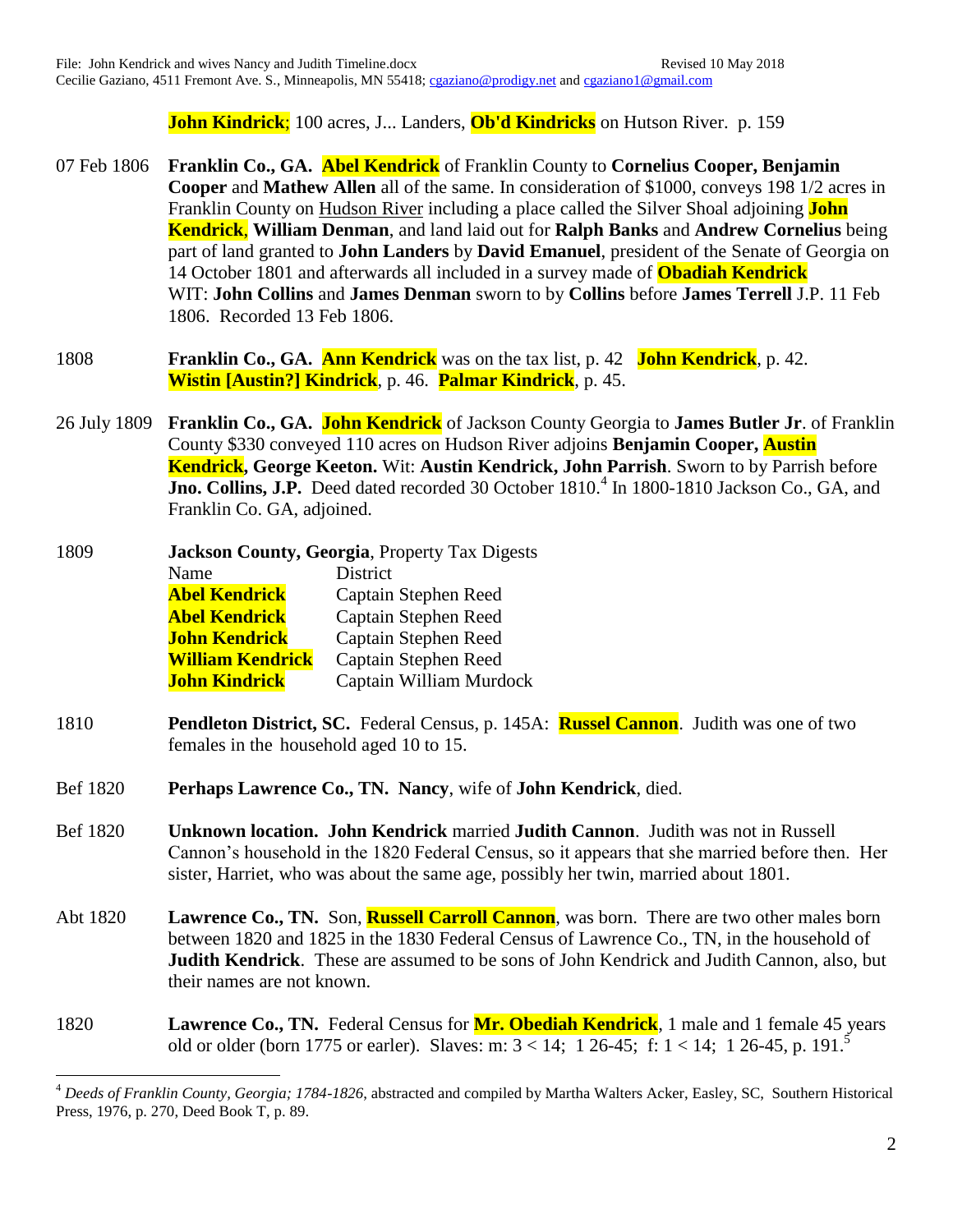|                                  |                               | Lawrence Co., TN. Census, Mr. John Kendrick, p. 191. <sup>6</sup> Next door to Obediah. |
|----------------------------------|-------------------------------|-----------------------------------------------------------------------------------------|
| $1 \text{ m } 26-44$ $1776/1794$ |                               | John                                                                                    |
|                                  |                               | 2 m 10-15 1805/1810 ? Wiley, ? Jesse?                                                   |
| 2 m under 10 1811/1820           |                               | 22                                                                                      |
|                                  | 1 f 26-44 1776/1794 ? Nancy ? |                                                                                         |
| 2 f 16-25 1795/1804              |                               | 22                                                                                      |
| 3 f under 10 1811/1820           |                               | 22                                                                                      |

**Lawrence Co., TN**. Census, **Mr. Austin Kendrick**, p. 201

- Abt 1820 **Lawrence Co., TN. John Kendrick** died.
- 02 Oct 1820 **Lawrence Co., TN.** Monday. Ordered that **John Silers**, **John Ray** and **Joshua Ashmore** be appointed commissioners to take off one years provisions for the suport of **Judiah Kendrick**, wife of **John Kendrick, dec'd**<sup>7</sup> and that they make a report to next court.

Ordered by the court that **Judah Kendrick** and **William Henderson** be appointed administratix and administrator of the estate of **John Kendrick, dec'd** and they gave **Alexander Miller** and William Welch Jr.<sup>8</sup> securities who were bound in the sum of \$1,000 and that letters of administration issued.<sup>9</sup> NOTE: Mary Fern Souder's [\(MaryFernS@aol.com\)](mailto:MaryFernS@aol.com) extensive Kendrick research made me aware of these Lawrence Co., TN, records; she has a webpage at [http://www.maryfern.com.](http://www.maryfern.com/)

Jan Ct 1821 **Lawrence Co., TN.** Monday. The commissioners who were appointed at the last term of this court for the purpose of setting apart certain property of **John Kendrick, dec'd** for the support of the widdow and according to an act of assembly made then part in words and figures following to wit, State of Tennessee, Lawrence County agreement to an order of court appointing **John Ray, John Sellers**, **Joshua Ashmore** to make an allowance to **Judy Kendrick** wife of **John Kendrick, dec'd** for her maintenance for one year have allowed the said **Judy Kendrick** \$140, viz, 1 steer at \$10, 2 cows and calves at \$19, and 9 barrels of corn at \$1 per bbl., amounting in the whole to something 38, the balance of \$102 is the amount that we the said John Ray, John Sellers and Joshua Ashmore have made in allowance to the said Judith Kendrick. Given under our hands this 10th day of Nov. 1820 which we received and ordered to be entered of record which report was assessed by the said John Ray, John Sellers and Joshua Ashmore.

> Whereas it is represented to this court that an order which was made at the last court allowing the Administrator of **John Kendrick, dec'd** to sell said estate was not entered of record it is therefore ordered by the court that an order as aforesaid be entered now for then.

 $\overline{a}$ 

<sup>&</sup>lt;sup>5</sup> Page 191, NARA Roll M33\_123. From [www.ancestry.com.](http://www.ancestry.com/)

<sup>6</sup> 1820 U S Census; Census Place: *Lawrence, Tennessee*; Page: *191*; NARA Roll: *M33\_123.*

<sup>7</sup> John Kendrick was the son of Obediah Kendrick.

<sup>8</sup> He married Judith Kendrick, daughter of Obediah Kendrick.

<sup>&</sup>lt;sup>9</sup> Marymaud Killen Carter and *Viola Hagan Carpenter, Minute Book Court of Pleas and Quarter Sessions Lawrence County, Tennessee 1818-1822*, P-Vine Press, Columbia, Tennessee, 1981.